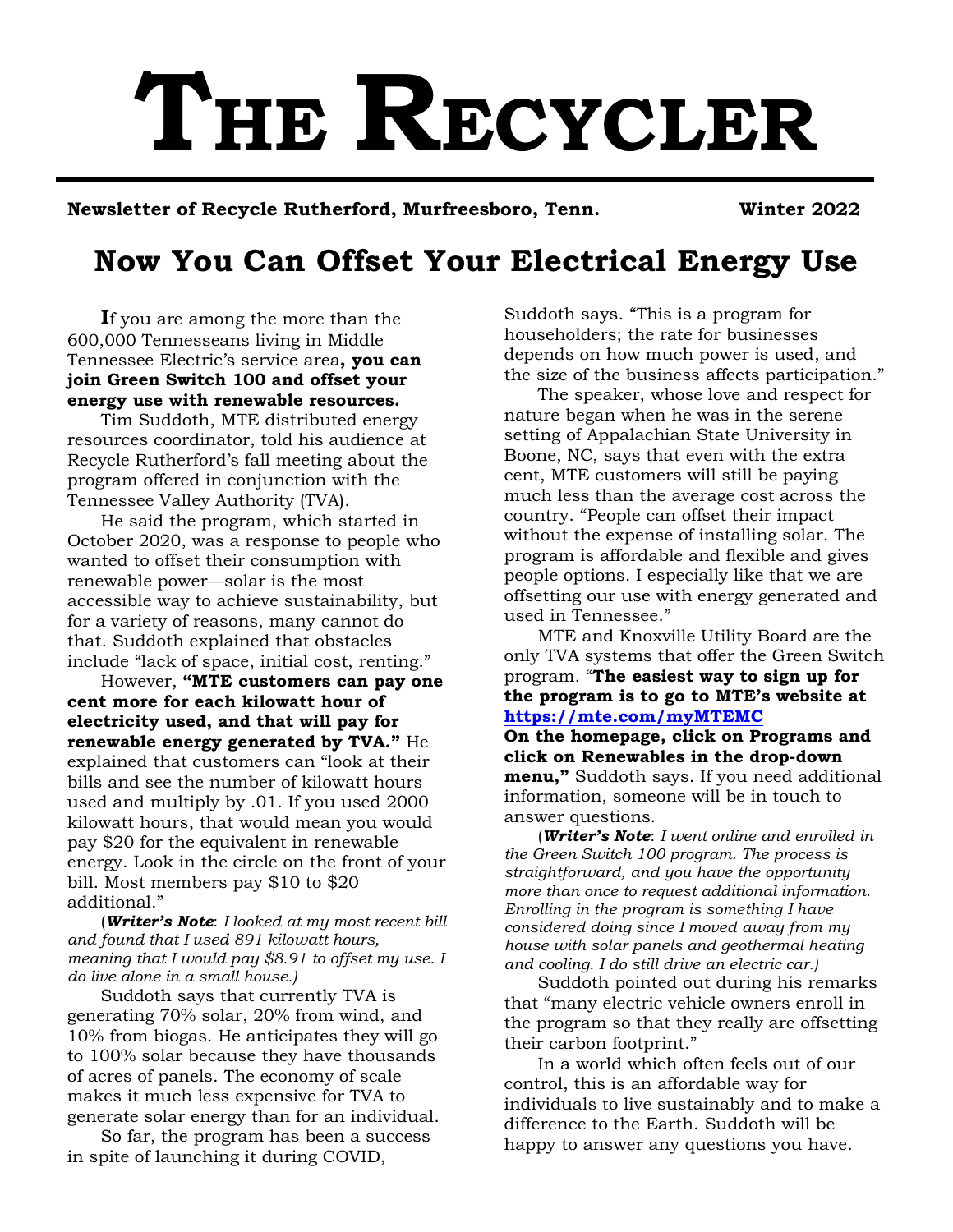# **Get Rid of Unwanted Stuff Ethically**

**S**tuff—most of us seem to have more than we want or need, and we're torn about what to do with it. **We know that the most sustainable solution is reuse**, but how do we get the stuff we're not using to those who will. Unfortunately, there's not an instant solution, but there are some relatively simple solutions.

First, once you have talked yourself out of keeping the item "just in case" you or somebody in the family might need it, take a hard look and decide whether to sell or donate the item. If you decide to sell, there are a variety of local consignment shops as well as outlets such as Facebook Marketplace. We have featured several consignment shops in this newsletter over the last couple of years. Back issues of *The Recycler* can be seen at [www.recyclerutherford.org](http://www.recyclerutherford.org/) 

Also, you can search online for local shops ("near me") according to the items you want to sell. Local radio station WGNS has a daily Swap and Shop program.

There are many online consignment operations, but in general, it's easier and more sustainable to stay local. Examples online include **ThredUp**, which sends sellers "cleanup kits," bags with prepaid labels that you fill with new or gently used items and send back for the company's secondhand experts to sort and evaluate. Sellers receive credit to spend on the site or cash via PayPal.

Another is **[PoshMark](https://poshmark.com/?utm_source=shopzilla&ad_partner=shopzilla&cnxclid=16415823787399336368310080302008005)**, which has a system in which sellers download an app, take pictures of the items they want to sell, which can be fashion, beauty, or home décor, and create a listing. PoshMark shares the listing on its network, but the platform works similarly to a social media site, and sellers who share other sellers' posts and build a following do better than those who set it and forget it. Items that are no longer available but in high demand will sell faster.

Other online consignment operations are **Mercari,** which offers opportunities to sell clothing, accessories, electronics, home décor, vintage, and luxury items. **Depop** sells streetwear, sneakers, designed clothing, jewelry, sports equipment, and art. Search for these various endeavors online and decide which best fits your needs.

#### **If you don't have the time to invest in selling your unwanted things or especially need the money, donate the items.** Many

organizations pass the items on to others in need or sell them in thrift shops and use the proceeds providing help in the community.

Local outlets for materials include **Habitat for Humanity** and **Greenhouse Ministries**, both of which have been featured in this newsletter (See back issues a[t www.recyclerutherford.org\)](http://www.recyclerutherford.org/) 

Others include **Raiders Closet**, the local equivalent of Dress for Success, in MTSU's Department of Marketing; **Goodwill Industries**; **Amelia's Closet**; **Outreach Thrift Store**; **Salvation Army**; and **Steered Straight Thrift Store**. Some of them will pick up furniture and large items. To find which best fit your needs, go online and research several.

#### **\*\*\*\*\*\*\***

#### **Reuse is the most sustainable way to downsize! \*\*\*\*\*\*\***

A great deal of the information in this piece came from an article in an online version of WIRED magazine. Julie Maturen, who is development director of the YWCA in Missoula, Montana, reminds that "Donations to a nonprofit are always a write-off, but donating brand-new items gives you a greater tax deduction." So, if you receive a gift that you don't think you will ever wear or use, donate it so that someone else can enjoy and make use of it.

Since it's likely that most of the items you donate have been used, take a hard look, especially at clothing. If the garment is stained or ripped so that it is unwearable, donating it is not useful unless it is to a place that also has access to textile recycling. The Earth 911 site, which says **the average U.S. citizen discards about 70 pounds of clothing annually**, has a textile recycling locator. Goodwill Industries is a collection point for textile recycling.

Underwear, an item generally unwelcome at donation sites and thrift shops, can now be recycled through **Parade,** a start-up company that turns old underwear into furniture and bedding. They have partnered with **TerraCycle** to ship the underwear (no bras or swimsuits presently) to them; donors get a credit to order new underwear. Read more and request mailers for old underwear at<https://yourparade.com/pages/take-back>

Mentioned earlier in this article, **Facebook Marketplace** is a destination on Facebook where members can buy and sell items. It's easy to browse, search for items in your area, and also find items available for shipping. That being said, it is important to use common sense and caution about divulging personal information, arranging for pickup and payment, and opening your house to strangers. Also, there is frustration with potential buyers saying they want an item but failing to pick it up. Many people get rid of unwanted items successfully, however. It's prudent to always have others present when items are to be picked up and to arrange for pick up in garage or patio/porch areas.

Good luck with getting rid of unwanted stuff as you help the earth and its inhabitants!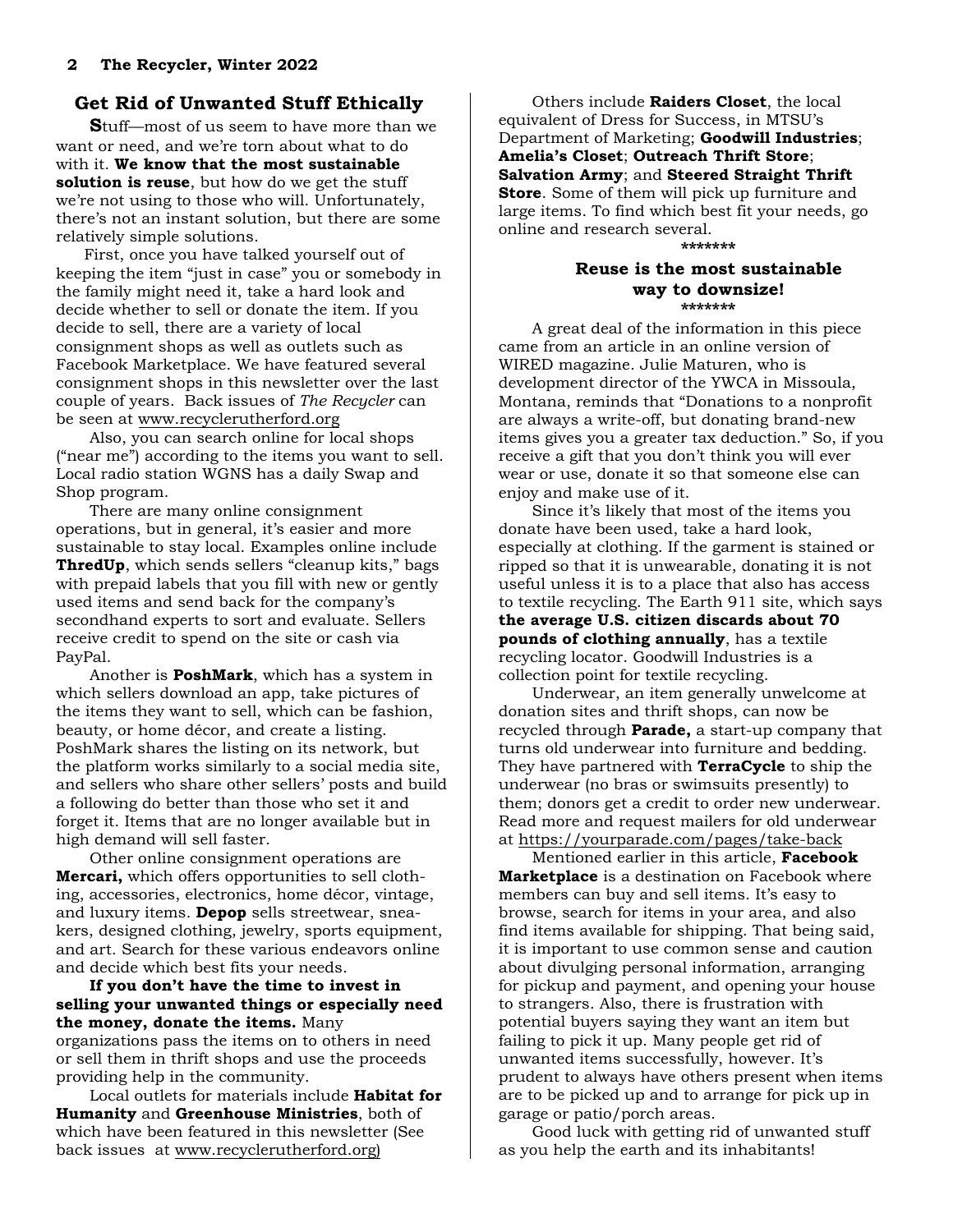# **EPA Releases National Strategy to Transform Recycling in America**

**O**n November 15, 2021, the U.S. Environmental Protection Agency (EPA) released the 68-page 2021 National Recycling Strategy to tackle major recycling challenges facing the nation. The following is taken from a letter from Michael S. Regen, EPA administrator:

We have both an opportunity and an obligation to protect and preserve our natural resources for the next generation. We've all heard the phrase "Reduce, Reuse, Recycle." It's been taught in schools; we've heard it on TV; and EPA, along with so many other organizations, have been saying it for years. But those three words can only take us so far—it's time to transform the United States recycling system.

Our current recycling system is at a crossroads and desperately needs creative energy to better serve the needs of the American people. Some are confused about what materials can be recycled. In many areas of the country, our recycling infrastructure is antiquated. Markets for recyclables vary greatly, and we have no standardized way to measure system performance. Living near recycling facilities also takes a toll on already overburdened communities when materials are not properly managed. And, according to eminent scientists on the International Resource Panel, natural resource extraction and processing make up half of all global greenhouse gas (GHG) emissions that drive the climate crisis.

We need a transformative vision for our waste management system – one that is inclusive, more equitable, and reflects the urgency of the climate crisis. I am proud to introduce the 2021 National Recycling Strategy, a critical effort to build a circular economy for all. A circular economy is an industrial system that is restorative or regenerative by design. It is a change to the linear model from which resources are mined, made into products, and then thrown away. A circular economy reduces materials use, redesigns materials and products to be less resource-intensive, and recaptures "waste" as a resource to manufacture new materials and products. The strategy responds to our

recycling system's challenges through actions outlined under five objectives:

- improve markets for recycled commodities,
- increase collection and improve materials
- management infrastructure,
- reduce contamination in the recycled materials stream,
- enhance policies and programs to support circularity, and
- standardize measurement and increase data collection.

The 2021 Strategy is designed to increase equitable access to recycling services, reduce environmental impacts on underserved communities, and stimulate economic development. However, we know recycling on its own isn't enough. This is part one in a series of strategies to help us re-envision how we use materials.

Accomplishing President Biden's ambitious climate change goals begins with designing products to be sustainable, reducing the creation of waste with local communities in mind, maximizing reduce, reuse, and recycle, and minimizing the impacts of waste management.

When we recycle, we reduce the amount of trash sent to landfills; reduce pollution and emissions that contribute to climate change; save natural resources, such as timber and water; and keep our environment healthy by reducing the need to create new materials. We also help our economy by using domestic materials, supporting American manufacturing, and creating jobs in the recycling and manufacturing industries. To go beyond "Reduce, Reuse, and Recycle" and to pave the way for sustainable management of our precious resources, it will take all of us working together. We call on all Americans to help meet this moment businesses, state and local governments, Tribal Nations, and individuals. By making simple changes every day, we can create a more sustainable future for our country and the world. I am confident that with the significant stakeholder support and interest, we can accomplish these ambitious goals and achieve transformational change together. We invite you to join us at [www.epa.gov/recyclingstrategy](http://www.epa.gov/recyclingstrategy)

|                                                                                    |                                                                        |  |  | <b>Recycle Rutherford Membership Form</b>                                                                                                                                                                                      |  |
|------------------------------------------------------------------------------------|------------------------------------------------------------------------|--|--|--------------------------------------------------------------------------------------------------------------------------------------------------------------------------------------------------------------------------------|--|
| I enclose my annual dues to support Recycle Rutherford and receive the newsletter. |                                                                        |  |  |                                                                                                                                                                                                                                |  |
|                                                                                    | $\Box$ \$25.00 supporter $\Box$ \$15.00 student $\Box$ \$100.00 patron |  |  |                                                                                                                                                                                                                                |  |
|                                                                                    | $\Box$ I am contributing \$ ________ in addition to dues.              |  |  |                                                                                                                                                                                                                                |  |
| $\Box$ I prefer the newsletter to be emailed and am providing my email address.    |                                                                        |  |  |                                                                                                                                                                                                                                |  |
| PLEASE PRINT:                                                                      |                                                                        |  |  |                                                                                                                                                                                                                                |  |
|                                                                                    |                                                                        |  |  |                                                                                                                                                                                                                                |  |
|                                                                                    |                                                                        |  |  |                                                                                                                                                                                                                                |  |
|                                                                                    |                                                                        |  |  |                                                                                                                                                                                                                                |  |
|                                                                                    |                                                                        |  |  | telephone: day ______________________; evening _________________________________                                                                                                                                               |  |
|                                                                                    |                                                                        |  |  | email contract to the contract to the contract of the contract to the contract of the contract of the contract of the contract of the contract of the contract of the contract of the contract of the contract of the contract |  |

\_\_\_\_\_\_\_\_\_\_\_\_\_\_\_\_\_\_\_\_\_\_\_\_\_\_\_\_\_\_\_\_\_\_\_\_\_\_\_\_\_\_\_\_\_\_\_\_\_\_\_\_\_\_\_\_\_\_\_\_\_\_\_\_\_\_\_\_\_\_\_\_\_\_\_\_\_\_\_\_\_\_\_\_\_\_\_\_\_\_\_\_\_\_\_\_\_\_\_\_\_\_\_\_\_\_\_\_\_\_\_\_\_\_\_

**Please make check payable and mail to Recycle Rutherford, P.O. Box 1804, Murfreesboro, TN 37133-1804**